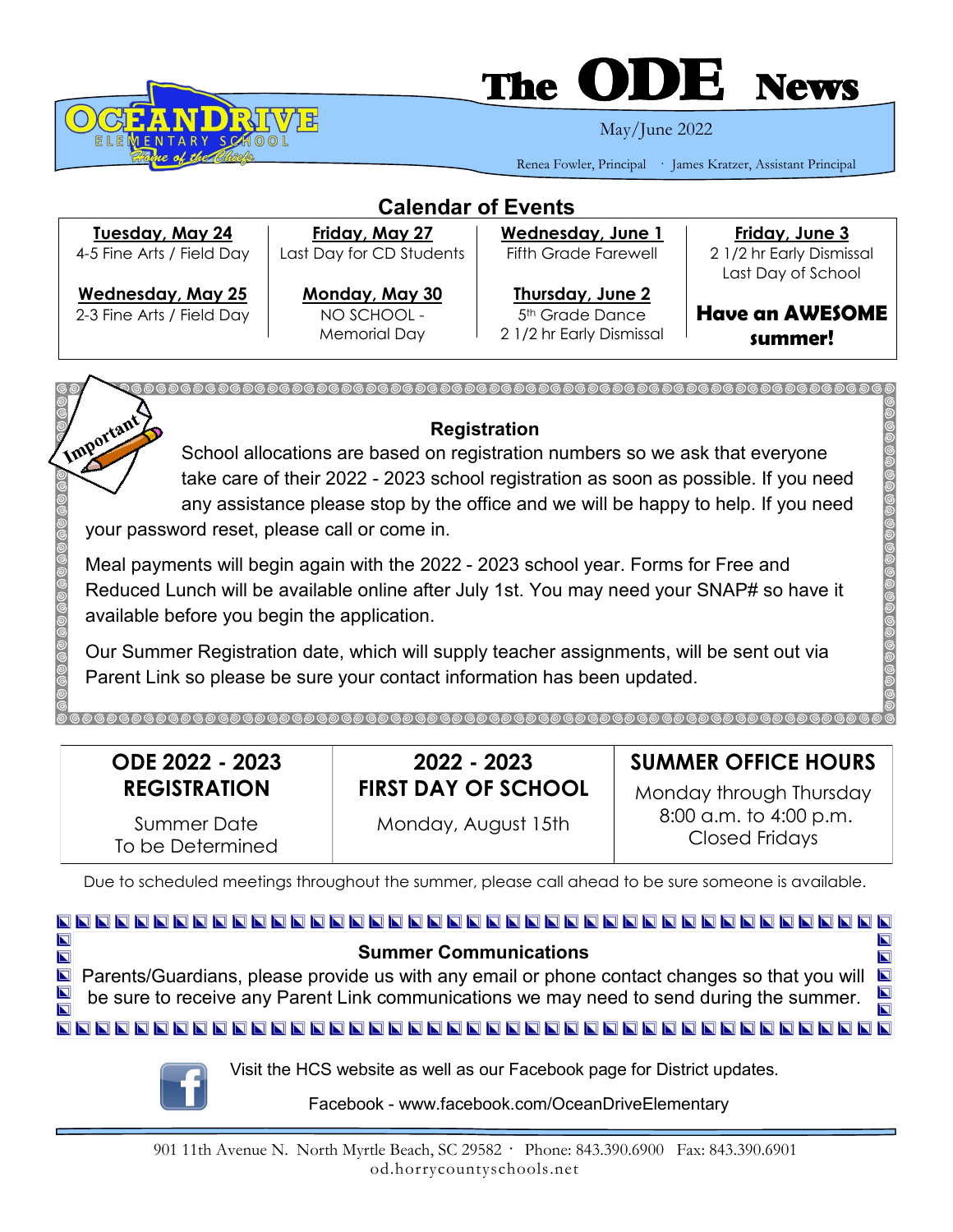



# **Let's Keep Busy this Summer!**

### **HGTC Summer Camps**

Horry Georgetown Technical College is offering a variety of Youth Summer and STEM Camp opportunities for students of all ages spanning a variety of interest areas. More information can be found at the bottom of the page https://www.hgtc.edu/jobtraining/

# **NMB Recreation Department**

Summer camps for children! nmbpark.com

### **Horry County Public Library is always open for reading!**

Stephens Crossroads (399-5541) or 1st Avenue South (249-4164).

Some summer ideas: Make reading a daily habit. Children learn when their brain is active, even if they're reading fun and easy books. - Enroll children in summer events and activities to keep them engaged. - Sign your child up for local recreational or sports programs. Let your child choose what interests them. They may even try something new. - Do Zumba or another workout plan together every day. - Go to the park for a few rounds of basketball. - Join a swimming pool. - Have your child write a story or keep a journal over the summer months. - Host a sprinkler party with the neighborhood children. - Work with a neighborhood organization or nursing home to do service work together as a family. Community service is a great way to keep your child active while also learning valuable life lessons. - Encourage your teens to get a part-time summer job or volunteer. They will learn time management and financial responsibility. - Do a home improvement project together. Paint a bedroom wall, repurpose old furniture, or plant a garden. - Cook together. - Tour area museums.

# **Let's Keep Our Children Active Throughout the Summer**

Make sure they exercise their *bodies* as well as their *minds!*

Focus on the Physical. Make sure your child's summer is filled with physical activities. Children need 60 minutes of physical activity each day, including aerobic and muscle strengthening activities, according to the Centers for Disease Control and Prevention.

Children have become more sedentary, watching television and playing video games instead of riding bikes, playing outside, and enjoying the outdoors. Children need regular exercise to build strong bones and muscles. Exercise also helps children sleep well at night and stay alert during the day. Such habits established in childhood help adolescents maintain healthy weight despite the hormonal changes, rapid growth and social influences that often lead to overeating. It is important to remember that active children are more likely to become fit adults. So keep the kids moving and have fun together!

A few tips to help your child be an active, healthy child:

\* Set a Good Example \* Limit TV/Computer Screen Time \* \* Promote Activity, Not Exercise \* Start Young \*

Horry County Schools does not discriminate on the basis of race, religion, color, national origin, sex, disability, age, immigrant status, English-speaking status, or any other characteristic protected by applicable federal or S.C. law in its programs or activities. For questions regarding the nondiscrimination policies call 843-488-6933, Horry County Schools, 1605 Horry Street, Conway, SC 29527.

Las escuelas del condado Horry no discriminan por razones de raza, religión, color, nacionalidad, sexo, discapacidad, edad, estado migratorio, dominio del idioma inglés o ninguna otra característica protegida por la ley federal o la ley de Carolina del Sur aplicable en sus programas o actividades. Para preguntas relacionadas con las políticas de no discriminación comuníquese al 843-488-6933, Horry County Schools, 1605 Horry Street, Conway, SC 29527.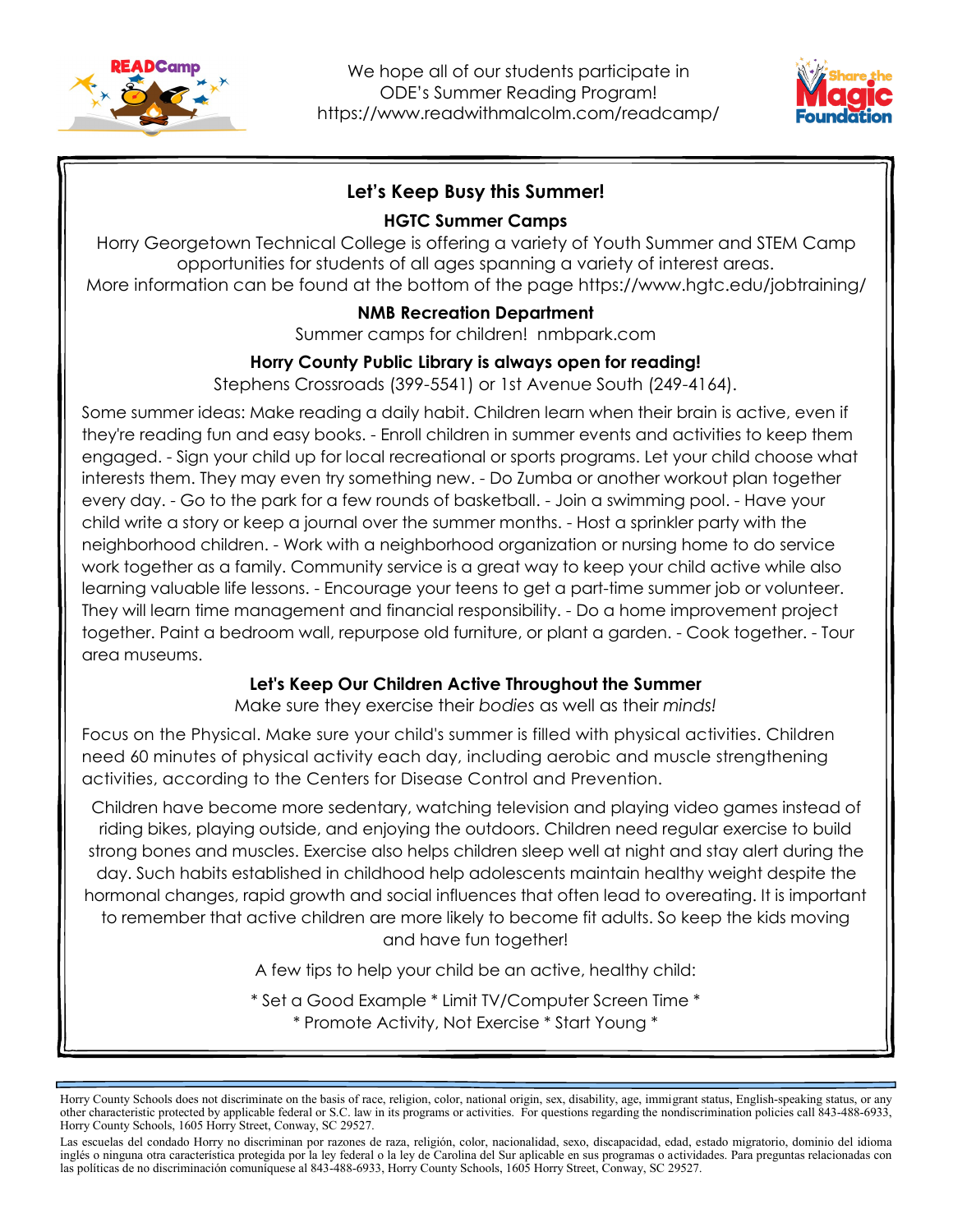

# The **ULLE** News

mayo/junio 2022

Renea Fowler, Principal · James Kratzer, Assistant Principal

**Calendario de eventos**

**martes, 24 de mayo** 4-5 Bellas Artes / Día de Campo

**miércoles, 25 de mayo** 2-3 Bellas Artes / Día de Campo

**viernes, 27 de mayo** Último día para estudiantes de CD

**lunes, 30 de mayo** NO HAY CLASES - Día Conmemorativo

**miércoles, 1 de junio** Despedida de quinto grado

**jueves, 2 de junio** baile de 5to grado 2 1/2 horas Salida Temprano

**viernes, 3 de junio** 2 1/2 horas Salida Temprano Último día de colegio

**Que tengas un IMPRESIONANTE ¡verano!**



enviará a través de Parent Link, así que asegúrese de que su información de contacto se haya actualizado.

| ODA 2022 - 2023<br><b>REGISTRO</b>   | 2022 - 2023<br><b>PRIMER DIA DE ESCUELA</b> | <b>HORARIO DE OFICINA DE</b><br><b>VERANO</b><br>de lunes a jueves |
|--------------------------------------|---------------------------------------------|--------------------------------------------------------------------|
| Fecha de verano<br>Estar determinado | lunes, 15 de agosto                         | 8:00 am a 4:00 pm<br>Viernes cerrado                               |

Debido a las reuniones programadas durante el verano, llame con anticipación para asegurarse de que haya alguien disponible.